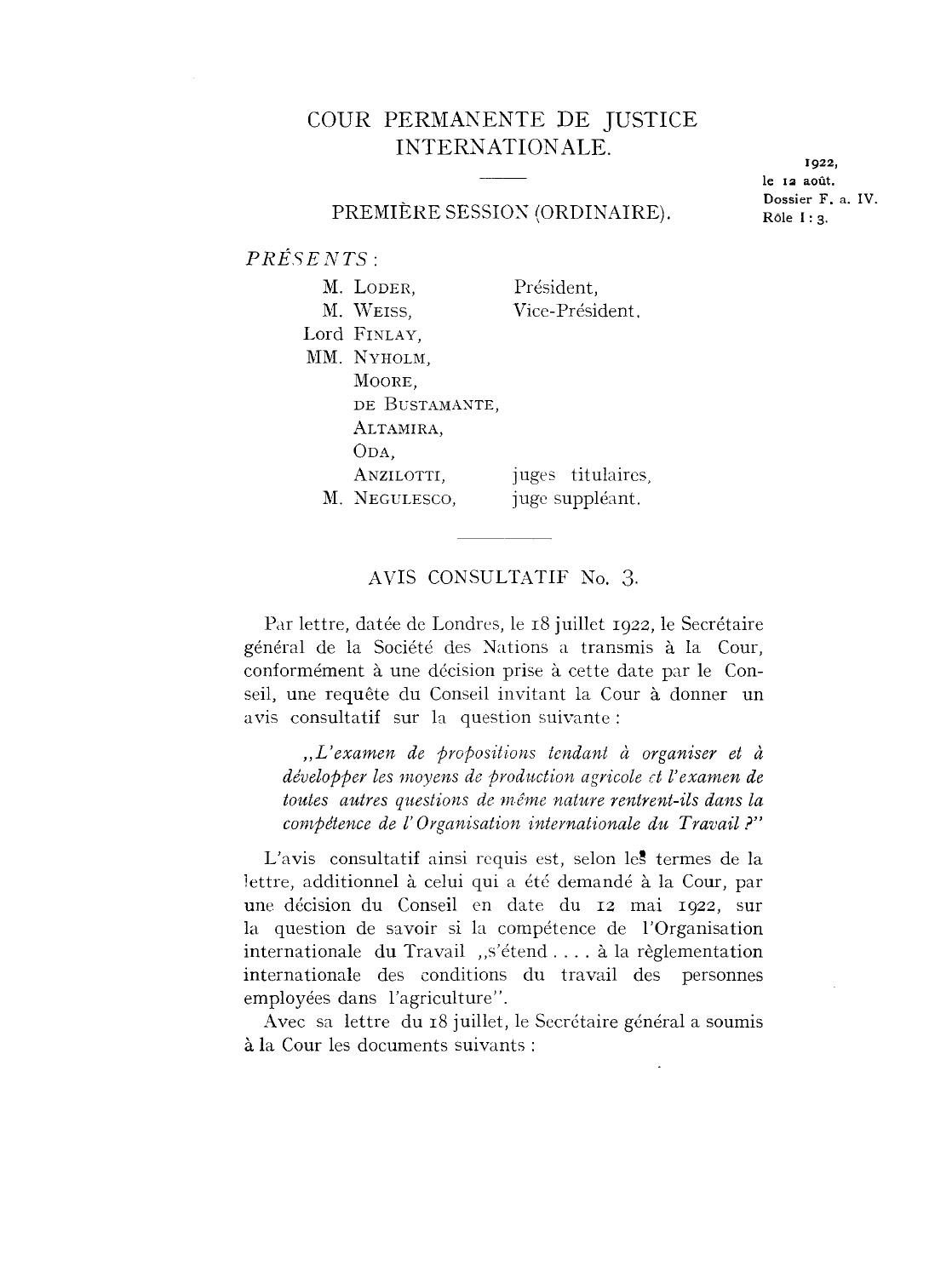# PERMANENT COURT OF INTERNATIONAL JUSTICE.

#### FIRST (ORDINARY) SESSION.

1922, August 12th, File: F. a. IV. Docket: I:3.

*PRESENT:* 

| M. LODER,      | President.      |
|----------------|-----------------|
| M. WEISS.      | Vice-President. |
| Lord FINLAY,   |                 |
| MM. NYHOLM.    |                 |
| MOORE.         |                 |
| DE BUSTAMANTE, |                 |
| ALTAMIRA,      |                 |
| ODA,           |                 |
| ANZILOTTI,     | Judges,         |
| M. NEGULESCO,  | Deputy-Judge.   |

## ADVISORY OPINION No. 3.

By a letter dated at London, July r8th, 1922, the Secretary General of the League of Nations, in conformity with a decision taken by the Council on that day, transmitted to the Court a request by the Council for an Advisory Opinion on the following question :

*,Does examination of proposals for the organisation and develot•ment of methods of agricultural production,*  and of other questions of a like character, fall within the *competence of the International Labour Organisation ?"* 

The Advisory Opinion thus requested is, as the letter states, to be in addition to that which the Court was, by decision of the Council of May 12th, 1922, requested to give on the question whether the competence of the International Labour Organisation ,extends to international regulation of the conditions of labour of persons employed in agriculture".

With his letter ot July r8th the Secretary General transmitted to the Court :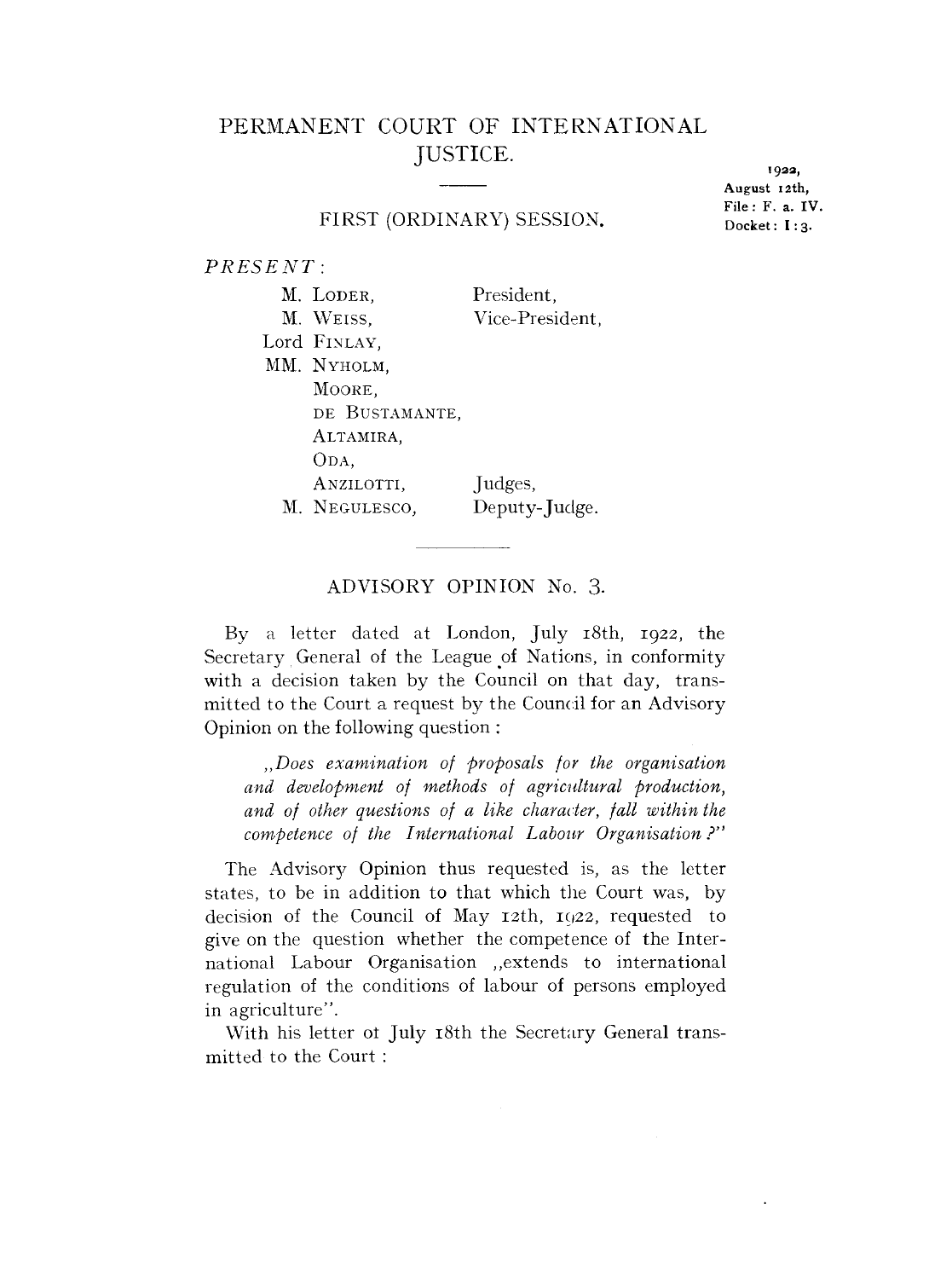1) Lettre, en date du 14 juin 1922, du Ministre des Affaires étrangères du Gouvernement français et mémoire y annexé ;

2) Lettre, en date du 3 juillet 1922, du Bureau international du Travail, transmettant un mémoire contenant les observations du Directeur de ce Bureau au sujet de la demande complémentaire formulée par le Gouvernement français tendant à obtenir l'avis consultatif subsidiaire dont il s'agit actuellement.

La Cour a notifié cette requête aux Membres de la Société des Nations, par l'intermédiaire du Secrétaire général de la Société et aux Etats mentionnés à l'Annexe au Pacte ainsi qu'à l'Allemagne, à la Hongrie et à l'Institut international d'agriculture de Rome.

En plus des documents ci-dessus mentionnés, la Cour s'est trouvée en présence des documents suivants :

1) Extrait du procès-verbal de la séance du Conseil tenue le 18 juillet 1922 ;

2) lettre, en date du 28 juillet 1922, de l'Institut international d'Agriculture à Rome ;

3) lettre, en date du 3 août 1922, du Secrétaire général de la Société des Nations, transmettant l'opinion du Gouvernement haïtien ;

4) lettre, en date du 2 août 1922, du Secrétaire général de la Société des Nations, transmettent l'opinion du Gouvernement esthonien ;

5) lettre, en date du 3 août 1922, du Ministre de Suède à la Haye, transmettant l'opinion du Gouvernement suédois ;

6) lettre, en date du  $\frac{1}{2}$  août 1922, du Secrétaire général de la Confédération internationale des Syndicats agricoles.

Des exposés oraux ont été présentés à la Cour en séance publique, le 3 août 1922, au nom du Gouvernement français, et le 8 août 1922, au nom du Bureau international du Travail.

Dans le mémoire ci-dessus mentionné, contenant les observations du Directeur du Bureau international du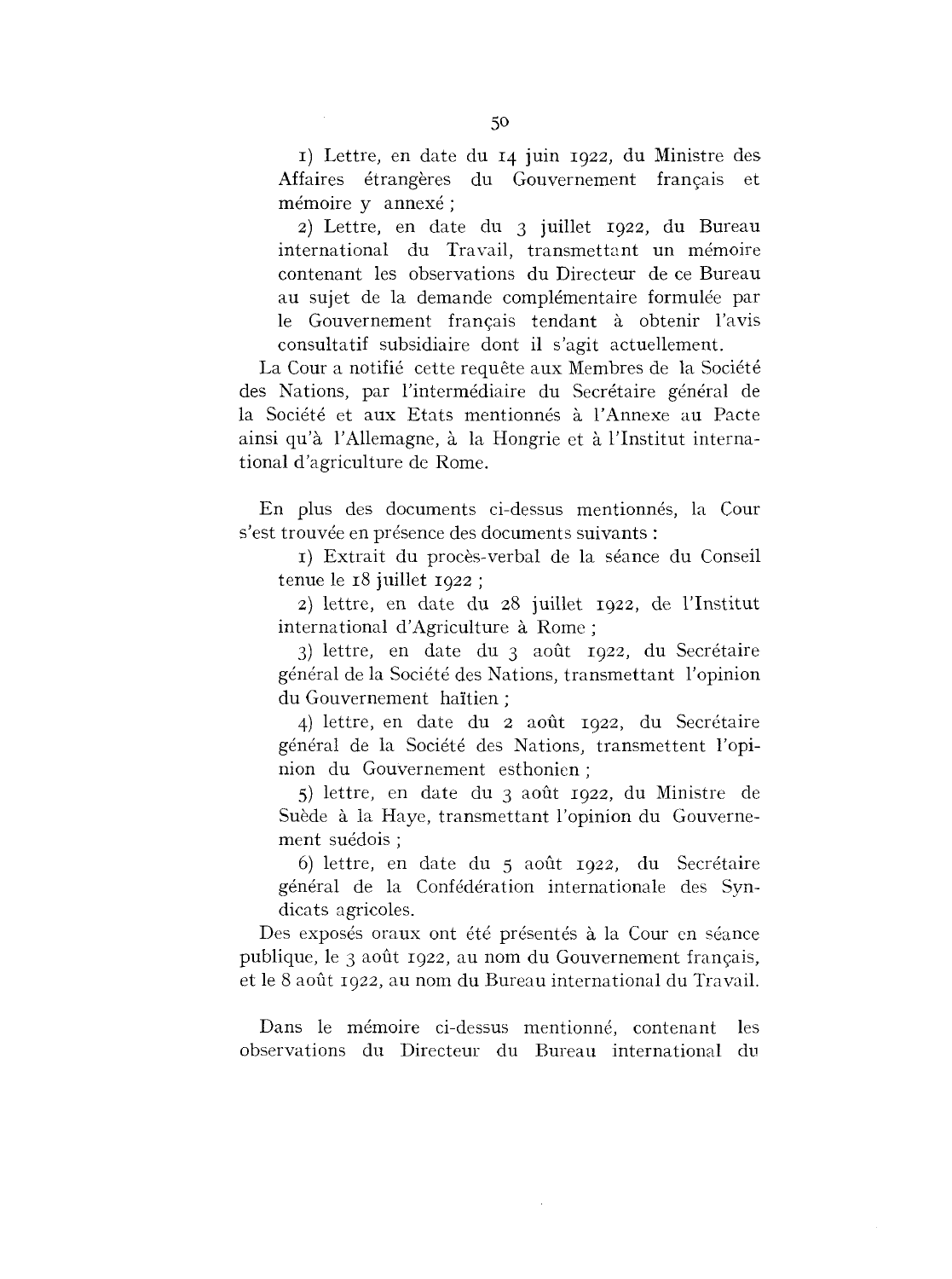r) A letter of June 14th, rgzz, from the French Minister of Foreign Affairs, together with a memorandum;

z) A letter of July 3rd, rgzz, from the International Labour Office, transmitting a memorandum containing observations by the Director of that Office on the supplementary application made by the French Government to the Council with a view to obtaining the additional Advisory Opinion now requested.

Notice of this request was sent by the Court to the following:

To all the Members of the League (through the Secretary-General of the League) and to the States mentioned in the Annex to the Covenant; also to Germany, Hungary and to the International Institute of Agriculture at Rome.

In addition to the documents above mentioned, the Court had before it the following:

1) Extract from Minutes of the Council Meeting held on July r8th, rgzz;

 $2)$  Letter from the International Institute of Agriculture at Rome, of July  $28th$ , 1922;

3) Letter from the Secretary-General of the League of Nations, dated August 3rd, rgzz, transmitting the opinion of the Haitian Government on this question ;

4) Letter from the Secretary-General of the League of Nations dated August znd, rgzz, transmitting the opinion of the Esthonian Government on this question ;

5) Letter from the Swedish Minister at The Hague, dated August 5th, 1922, transmitting the Swedish Government's opinion on this question ;

6) Letter from the Secretary-General of the Confederation internationale des syndicats agricoles, dated August 5th, 1922.

Oral statements were addressed to the Court at public sittings on behalf of the French Government on August 3rd, rgzz, and on behalf of the International Labour Organisation, on August 8th, 1922.

In the memorandum above mentioned, containing observations by the Director of the Intemational Labour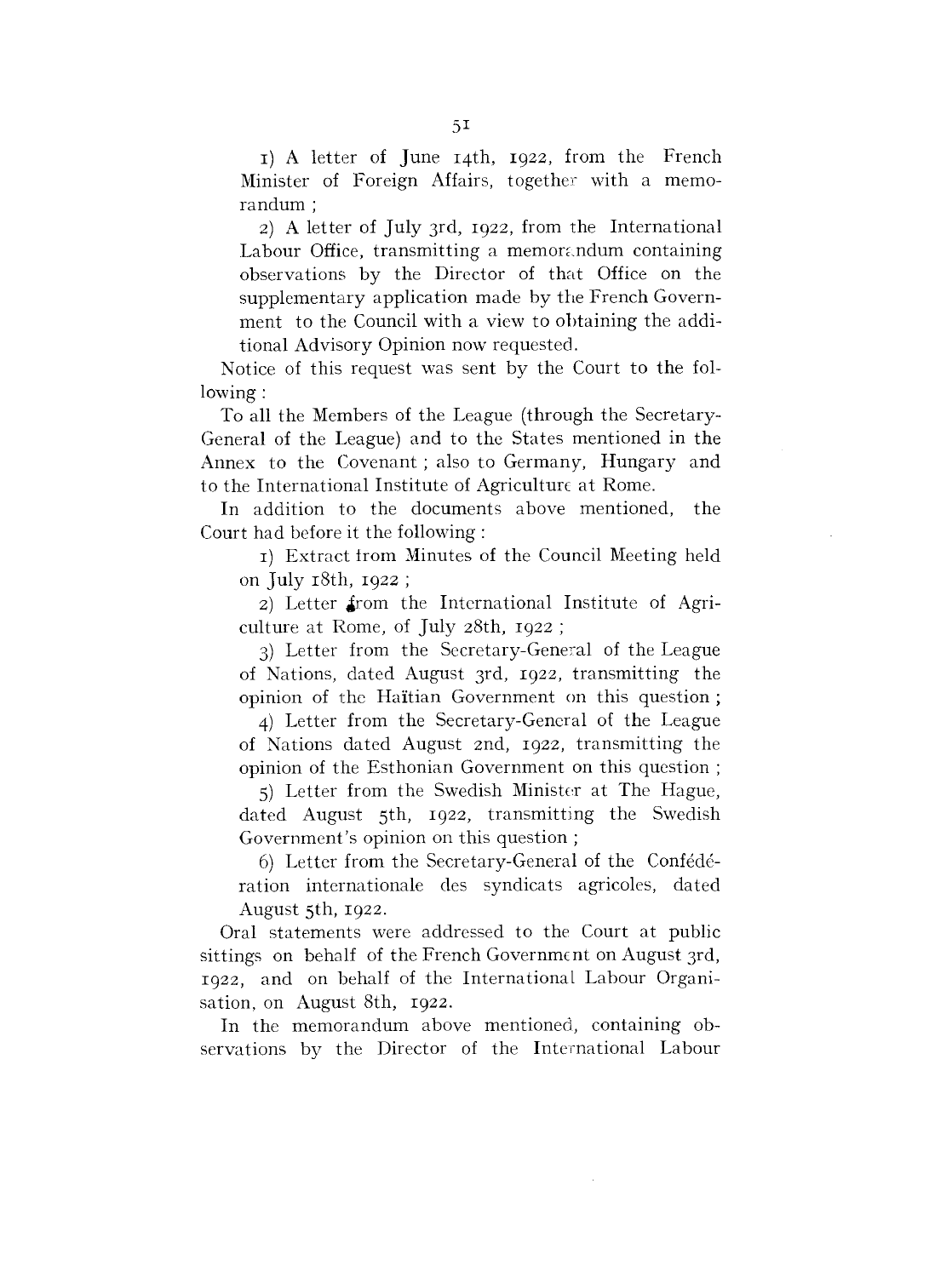Travail sur l'avis consultatif qui devait être demandé à la Cour, se trouve le passage suivant :

,Or, nous tenons a indiquer ici tout de suite que !'Organisation internationale du Travail n'a jamais songé à une intervention de cette nature, et à affirmer dès le début de ce mémoire, par une déclaration catégorique, que, dans notre opinion, !'organisation et le developpement de la production agricole sont en dehors de la competence de !'Organisation internationale du Travail."

Le Directeur du Bureau international du Travail a décliné à nouveau toute compétence au cours de l'exposé oral qu'il 2. fait devant la Cour au nom de l'Organisation internationale du Travail.

De son côté, le Gouvernement français a soutenu que, malgré cette déclaration, la question qu'il avait soulevée relativement à la compétence de l'Organisation internationale du Travail en matière de travail agricole devait former l'objet de la part de la Cour, d'un avis faisant autorité.

\* \* \*

Après avoir examiné les documents et entendu les exposés soumis à son appréciation, la Cour émet l'avis suivant, en réponse à la requête à elle soumise par le Conseil :

La Cour la déjà, ce jour, répondu affirmativement à la question de savoir si la reglementation internationale des conditions de travail des personnes employées dans l'agriculture, rentrait dans le domaine de la competence de !'Organisation internationale du Travail.

Cette réponse est basée exclusivement sur les dispositions de la Partie XIII du Traite signe a Versailles le 28 juin 1919.

La réponse à la question de savoir si l'examen de propositions tendant à organiser et à développer les moyens de production agricole et l'examen de toutes autres questions de même nature rentrent dans le domaine de la compétence de cette Organisation, dépend, elle aussi, exclusivement de l'interprétation à donner aux mêmes dispositions conven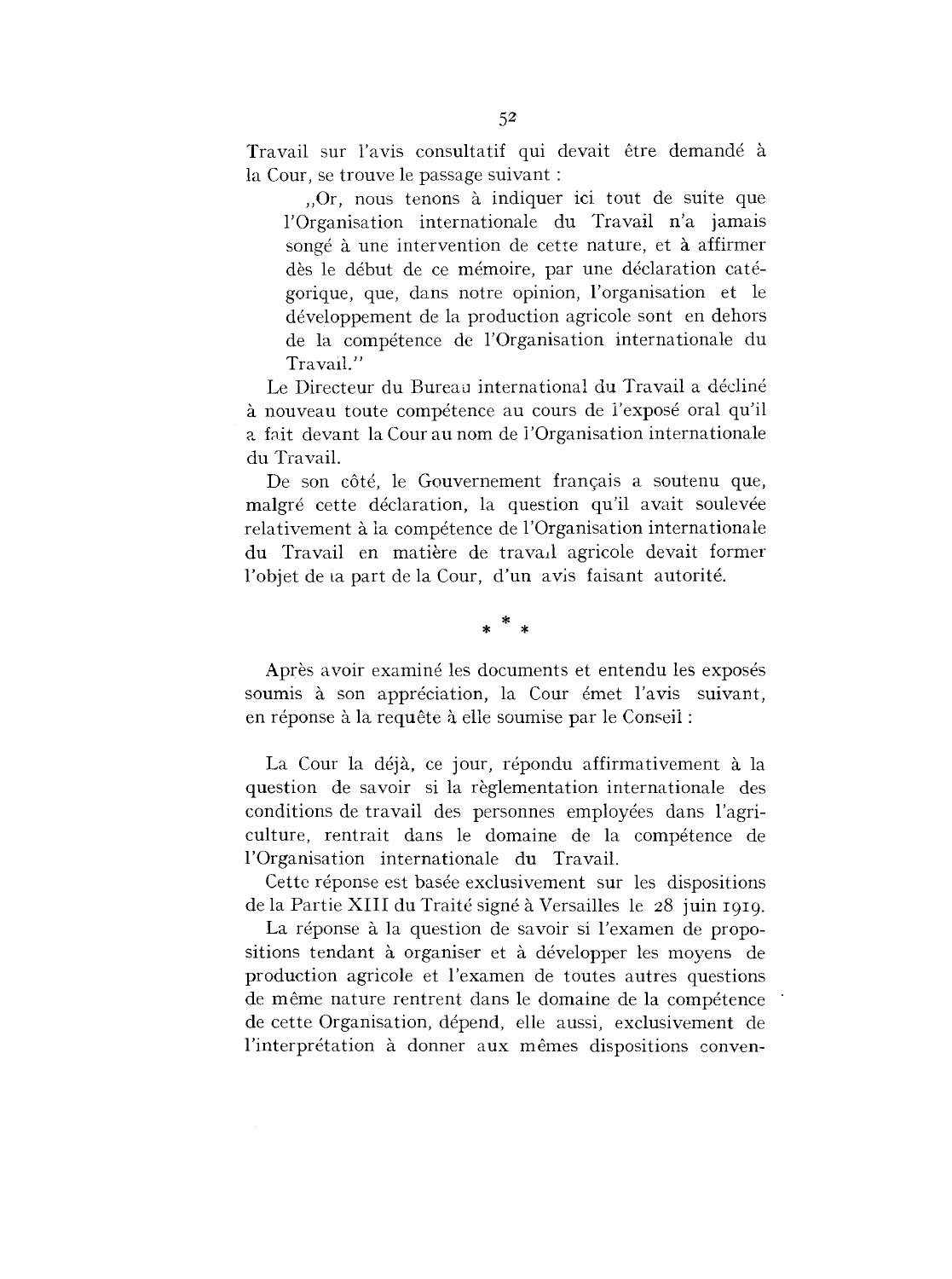Office on the proposed request for an Advisory Opinion on the present question, there is the following statement:

,It would seem desirable to state at once that the International Labour Organisation has never considered any intervention of this nature, and to declare categorically, that, in our opinion, the organisation and development of agricultural production are outside the competence of the International Labour Organisation."

This disclaimer was repeated by the Director of the International Labour Office in the oral statement made by him on behalf of the International Labour Organisation before the Court.

The French Government, on the other hand, has maintained that, notwithstanding the disclaimer thus made, the question raised by it as to the competence of the International Labour Organisation in the matter of agricultural production should be the subject of an authoritative opinion on the part of the Court.

\* \* \*

The Court, having considered the documents and the oral statements before it, gives, in response to the request of the Council, the following opinion :

The Court has this day answered in the affirmative the question whether international regulation of the conditions of labour of persons employed in agriculture falls within the competence of the International Labour Organisation. This answer is based entirely upon the provisions of Part XIII of the Treaty of Versailles, signed on June 28th, 1919. The answer to the question whether the consideration of proposals for the organisation and devdopment of the means of agricultural production, and the consideration of other questions of like character, fall within the competence of the International Labour Organisation, must likewise depend entirely upon the construction to be given to the same treaty provisions from which, and from which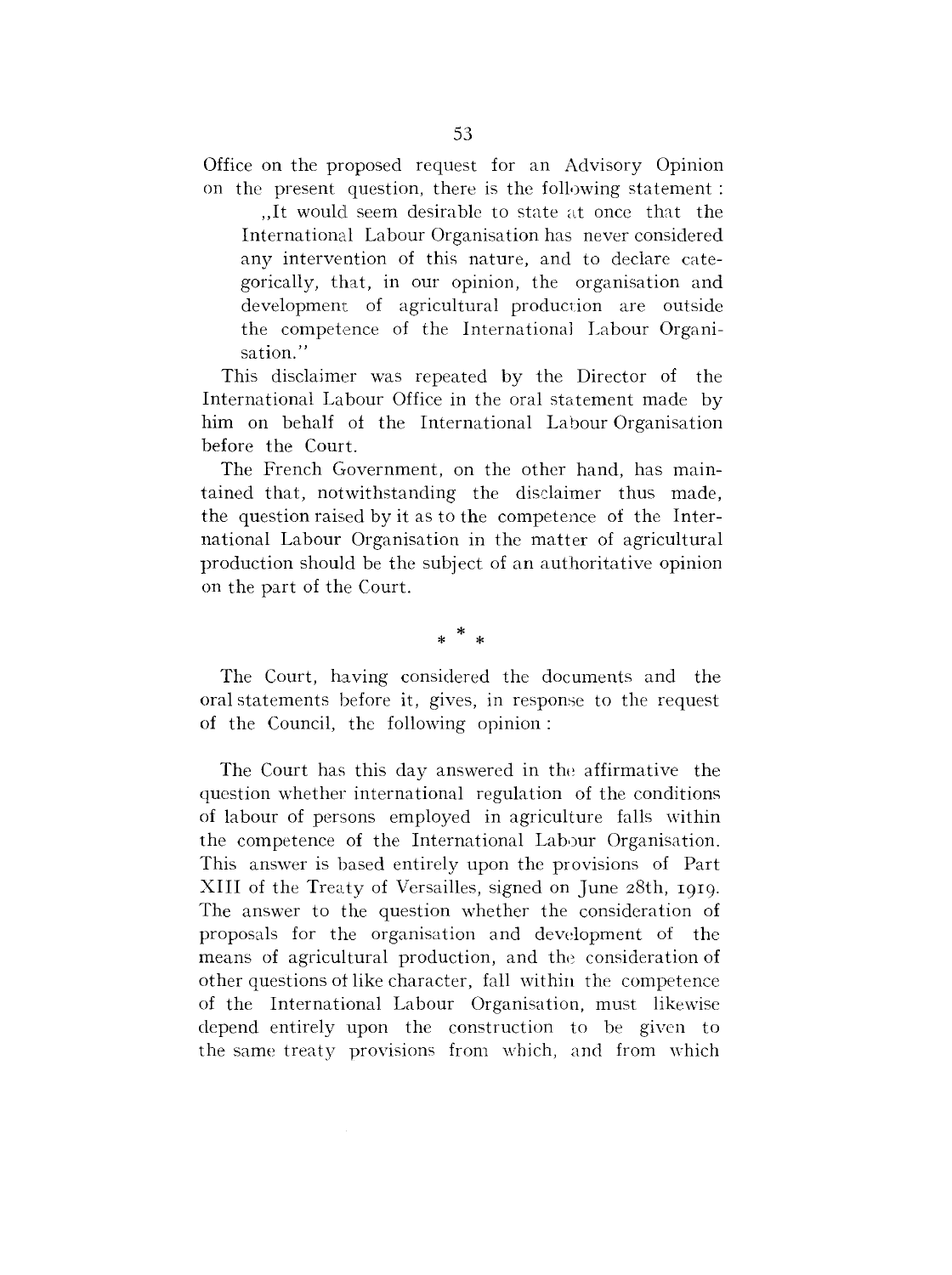tionnelles qui sont la source unique de !'existence et des attributions de cette Organisation.

L'une et l'autre de ces deux questions se rapportent à !'agriculture ; mais elles sont de nature essentiellement différente et elles doivent être considérées sous des aspects différents. La réponse à donner à la question dont il s'agit ici, dépend nécessairement de la nature des attributions de !'Organisation internationale du Travail. Ce n'est que si ces attributions comprennent l'examen des questions relatives à la production agricole et au développement de celleci, que la reponse sera affirmative.

Pour autant qu'il s'agit de production, il n'y a rien qui soit particulier à l'agriculture. Il est clair que toute industrie, par exemple, le tissage, rentre dans le domaine de !'Organisation internationale du Travail. Cette Organisation peut, selon la procédure établie dans le Traité, travailler à l'adoption de toutes mesures destinées à répandre des bienfaits sur les salaries de l'industrie en question, notamment pour ce qui est de chacun des points expressément mentionnés. Mais il en serait tout autrement si !'Organisation internationale du Travail voulait revendiquer le droit d'etudier la question du perfectionnement des procédés de fabrication dans le dessein d'augmenter le rendement ou d'ameliorer les produits de cette fabrication. La question de l'augmentation de la production agricole doit, sous ce rapport, être traitée exactement de la même manière que la question du perfectionnement dans les procedes de fabrication tendant a augmenter le rendement.

Les attributions de l'Organisation comprennent-elles la faculté de travailler au perfectionnement des moyens d'augmenter la production ?

Il paraît à la Cour qu'il n'en est point ainsi, ni pour ce qui est de !'agriculture, ni pour cc qui est de toute autre forme de l'industric.

Dans l'avis donné ce jour sur la question de la compétence en matiere de reglementation des conditions du travail agricole, la Cour a donné un exposé complet et détaillé des pouvoirs de !'Organisation internationalc du Travail tels qu'ils résultent de la Partie XIII du Traité de Versailles;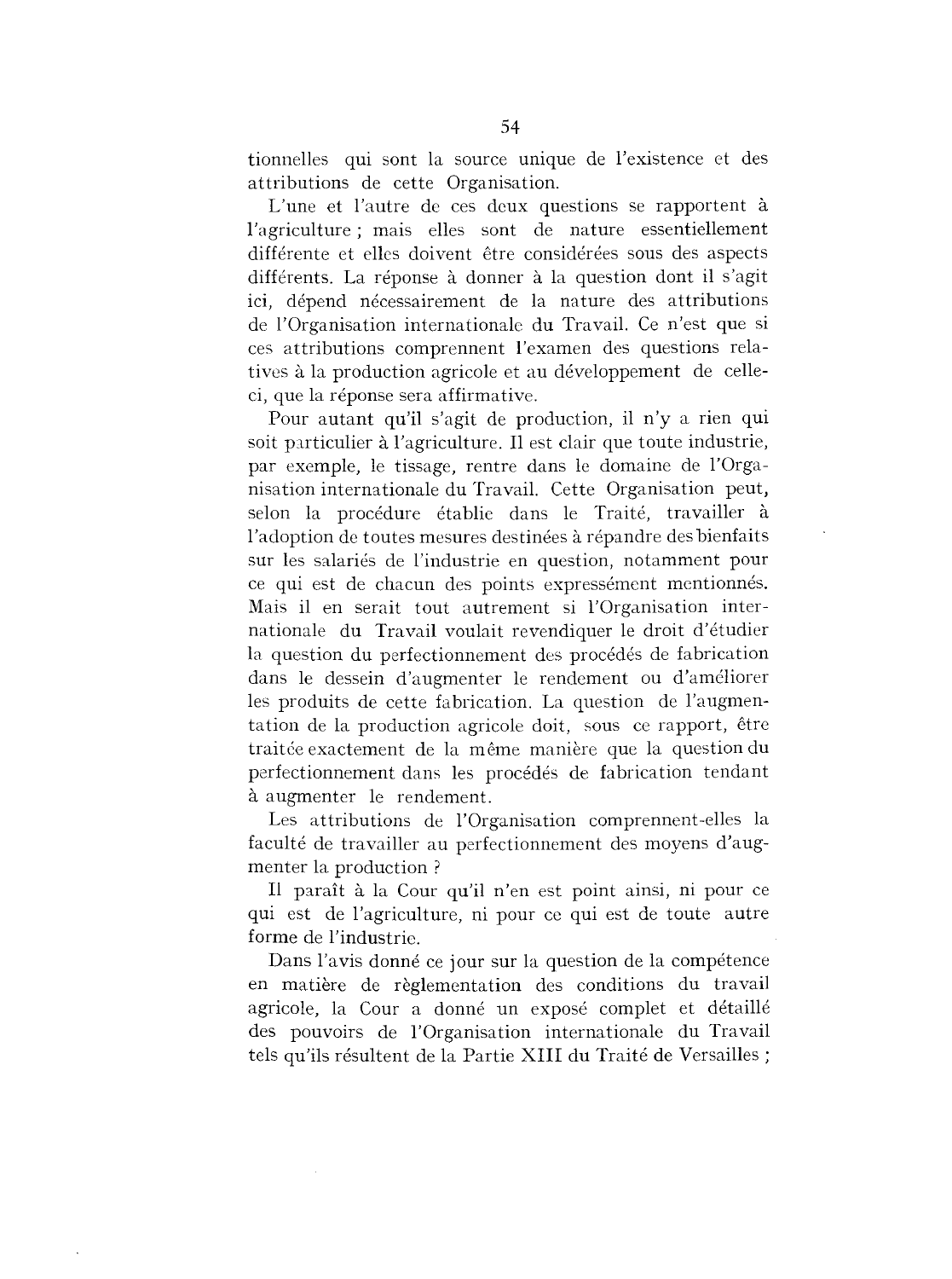alone, that Organisation derives its existence and its powers.

The two questions both have reference to agriculture ; but they are essentially different in their nature, and the considerations applicable to them are different. The answer to the question now under consideration must depend upon the nature of the activities of the International Labour Organisation. Only if these activities include the study and promotion of agricultural production will the answer to the present question be in the affirmative.

So far as concerns the question of production, there is nothing special in the case of agriculture. Any industry, say one for the manufacture of cloth, would clearly fall within the province of the International Labour Organisation. They can promote, in the manner specified in the Treaty, the adoption of any measures calculated to benefit those engaged in the industry, particularly with regard to any of the points specifically mentioned. It would be a totally different matter if the International Labour Organisation should ever make any claim to the right to consider the question of improvements in manufacturing processes, with the view of increasing the output or improving the article produced. The question of an increase of production in agriculture must be dealt with in this respect exactly in the same manner as the question of improvements in the output of any article of manufacture.

Do the functions of the Organisation extend to the promotion of improvements in the processes tending to increase the amount of production ?

It appears to the Court that they do not; either in the case of agriculture or in the case of any other branch of industry.

In the opinion this day rendered on the question of competence as regards the regulation of the conditions of agricultural labour, the Court has given a full and detailed exposition of the powers of the International Labour Organisation under Part XIII of the Treaty of Versailles; and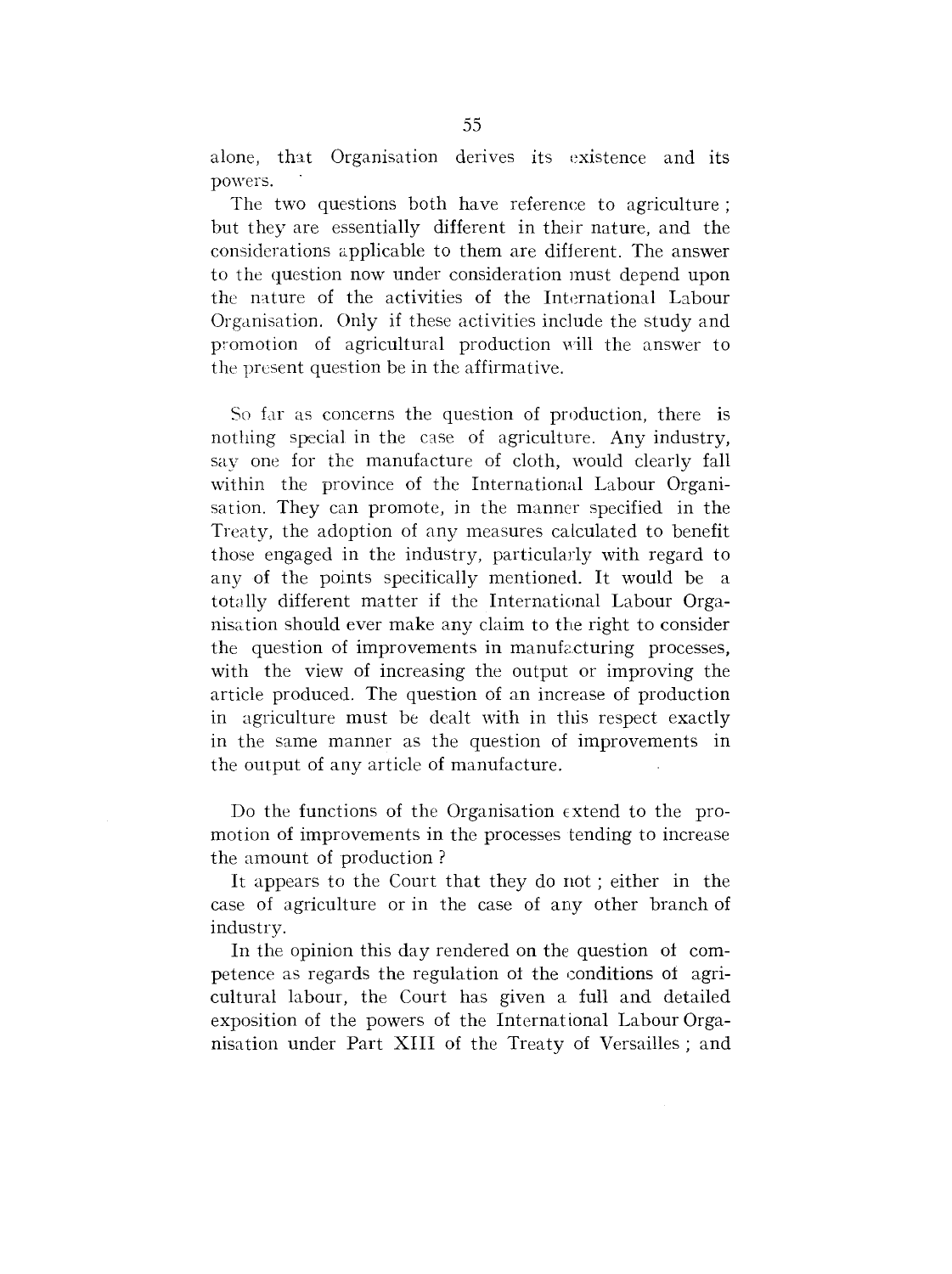*et* il parait inutile de renouveler les explications qui y ont déjà trouvé place. Le but en vue duquel a été créée l'Organisation intcrnationale du Travail est !'amelioration du sort des travailleurs, l'adoption de conditions réellement humaines, par exemple en ce qui concerne les heures de travail, le recrutement de la main-d'oeuvre, la lutte contre le chômage, la garantie d'un salaire assurant des conditions d'existence convenable, la protection contre les maladies générales ou professionnelles et les accidents résultant du travail, la protection des enfants, des adolescents et des femmes, les pensions de vieillesse et d'invalidité, la défense des travailleurs occupés à l'étranger, la liberté syndicale, l'enseignement professionnel et technique, et, commc dit le Traité : "autres mesures analogues", qui doit s'entendre de mesures destinees a ameliorer les conditions du travail et a diminuer !'injustice, la misere et les privations.

L'organisation et le developpement des moyens de production ne sont pas du domaine de !'Organisation. Il peut se faire que, dans certains cas, !'amelioration du sort des travailleurs puisse augmenter la production, il se peut evidemment qu'une augmentation provienne de !'amelioration de l'enseignement professionnel et technique. Il se peut que la limitation des heures de travail, ainsi que d'autres mesures au bénéfice des travailleurs, diminuent ou augmentent la production.

Il ne s'ensuit pas que !'Organisation internationale du Travail doive s'abstenir completement de tenir compte de la répercussion sur la production des mesures qu'elle tâchera de faire adopter au bénéfice des travailleurs. S'il apparaissait qu'une mesure particulière conduisît à une véritable diminution de la production, il y aurait peut être lieu pour l'Organisation d'examiner ce côté de la question avant de décider l'adoption de la mesure, toute désirable qu'elle soit sons d'autres aspects. Ainsi, par exemple, la protection contre les maladies générales ou professionnelles et les accidents resultant du travail peut impliquer l'examen de procédés et méthodes de production telles que l'emploi du phosphore blanc et de la céruse, deux questions qui ont été traitées comme étant susceptibles de règlementation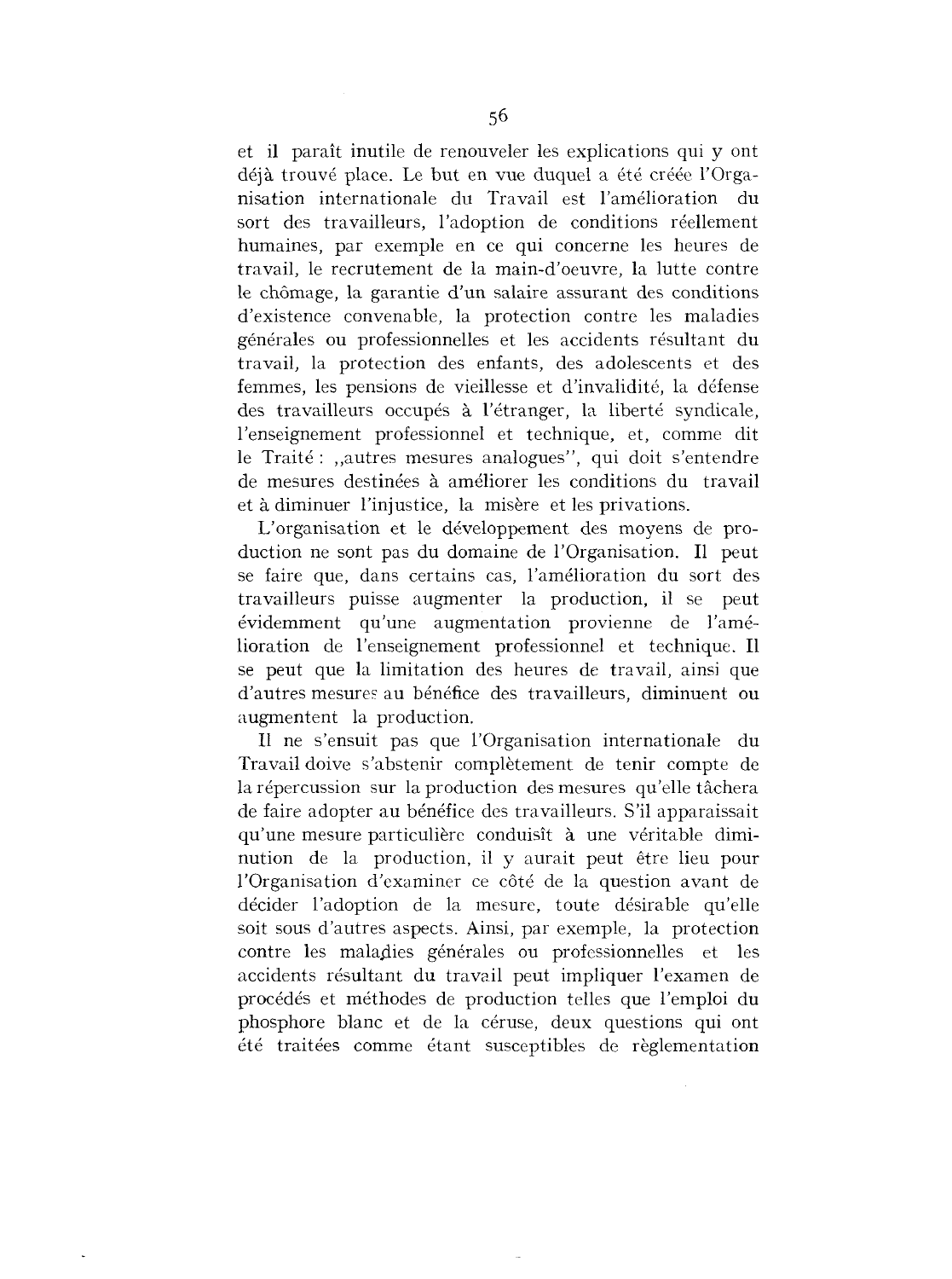it is unnecessary to repeat what was there so amply set forth. The object for which the International Labour Organisation was founded was the amelioration of *the* lot of the workers and the adoption of humane conditions in matters such as the hours of labour, the labour supply, prevention of unemployment, an adequate living wage, protection against sickness, disease and injury arising out of employment, the protection of children, young persons and women, provision for old age and injury, the protection of workmen employed in countries other than their own, freedom of association, vocational and technical education, and, as *the* Treaty says, ,other measures", which must mean measures *to* improve the conditions ot labour and to do away with injustice, hardship and privation.

The organisation and development of the means of production are not committed to the Organisation. It may be that in some cases the improvement of the conditions of *the* workers may increase the amount of the production. Such increase obviously may result from the development of vocational and technical education. It may be that the limitation of the hours of work and other provisions for the benefit of the workers may diminish or increase the amount of production.

It does not follow that the International Labour Organisation must totally exclude from its consideration the effect upon production of measures which it may seck to promote for the benefit of the workers. If it should appear that a particular measure would involve a material diminution of production, this might be a matter proper to be considered by the Organisation before deciding on its adoption, although it might be desirable in other respects. So, for instance, protection against sickness, disease and injury arising out of employment may involve the consideration of methods and processes of production, such as the use of white phosphorus, and of white lead, both of which have been dealt with as subjects within the scope of international regulation as affecting the conditions of labour. But the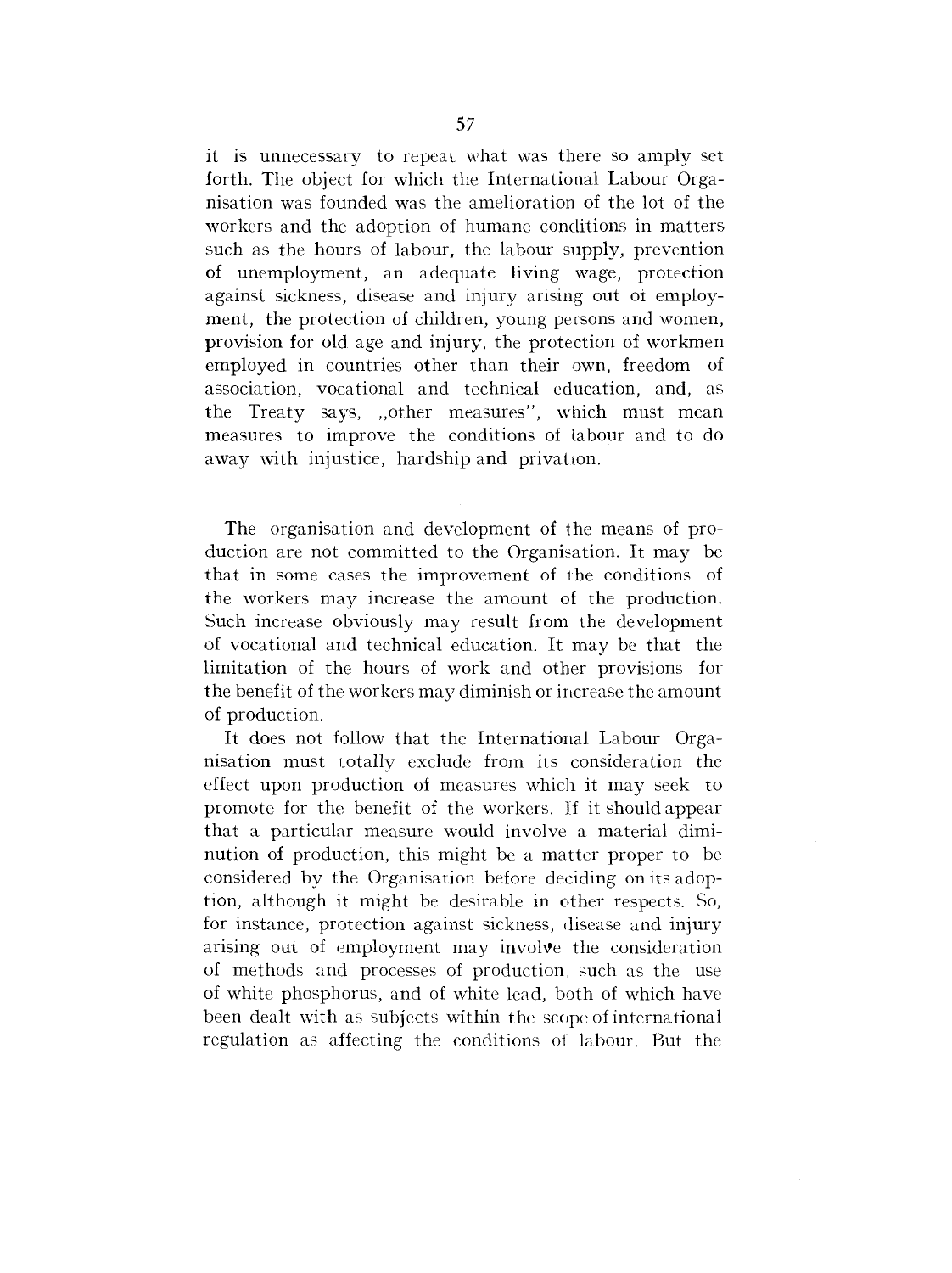internationale et comme touchant les conditions du travail. Mais, l'examen même des moyens pour l'organisation et pour le développement de la production envisagés au point de vue économique est étranger à la sphère d'activité que la Partie XIII du Traité a assigné à l'Organisation internationale du Travail. Et, d'une façon générale, ce n'est qu'incidemment que l'exercice par !'Organisation des attributions qu'elle tient du Traité peut réagir sur la production. D'autre part, il est évident qu'il ne saurait être interdit à !'Organisation de s'occuper des questions qui lui sont expressément attribuées par le Traité, parce qu'il en peut résulter pour elle la nécessité d'examiner sous certains aspects les moyens et methodes de production ou l'effet que les mesures proposées pourraient avoir sur la production. Ce n'est que de cette maniere que la realisation du programme etabli pour !'Organisation affecte la production.

La requête actuellement soumise à la Cour fait mention de propositions tendant à organiser et à développer les moyens de production agricole ; il y est en outre demande si l'examen de "toutes autres questions de même nature" rentre dans la compétence de l'Organisation internationale du Travail.

La terminologie même indique que ces , autres questions" sont des questions qui, pour les fins du present avis, doivent être considérées comme étant essentiellement de même nature que celles tendant à organiser et à développer les moyens de production ; mais les ,autres questions" ne sont pas précisées, et la Cour ne saurait entreprendre de les definir.

De ce qui précède, il s'ensuit que dans l'opinion de la Cour, la question est de savoir si, abstraction faite des points déterminés pour lesquels le Traité prévoit formellement la compétence de l'Organisation internationale du Travail, l'examen même des moyens de production rentre dans le domaine de la compétence de cette Organisation.

*A cette question la* C *our donne, pour les motifs indiques ci-dessus, une reponse negative.*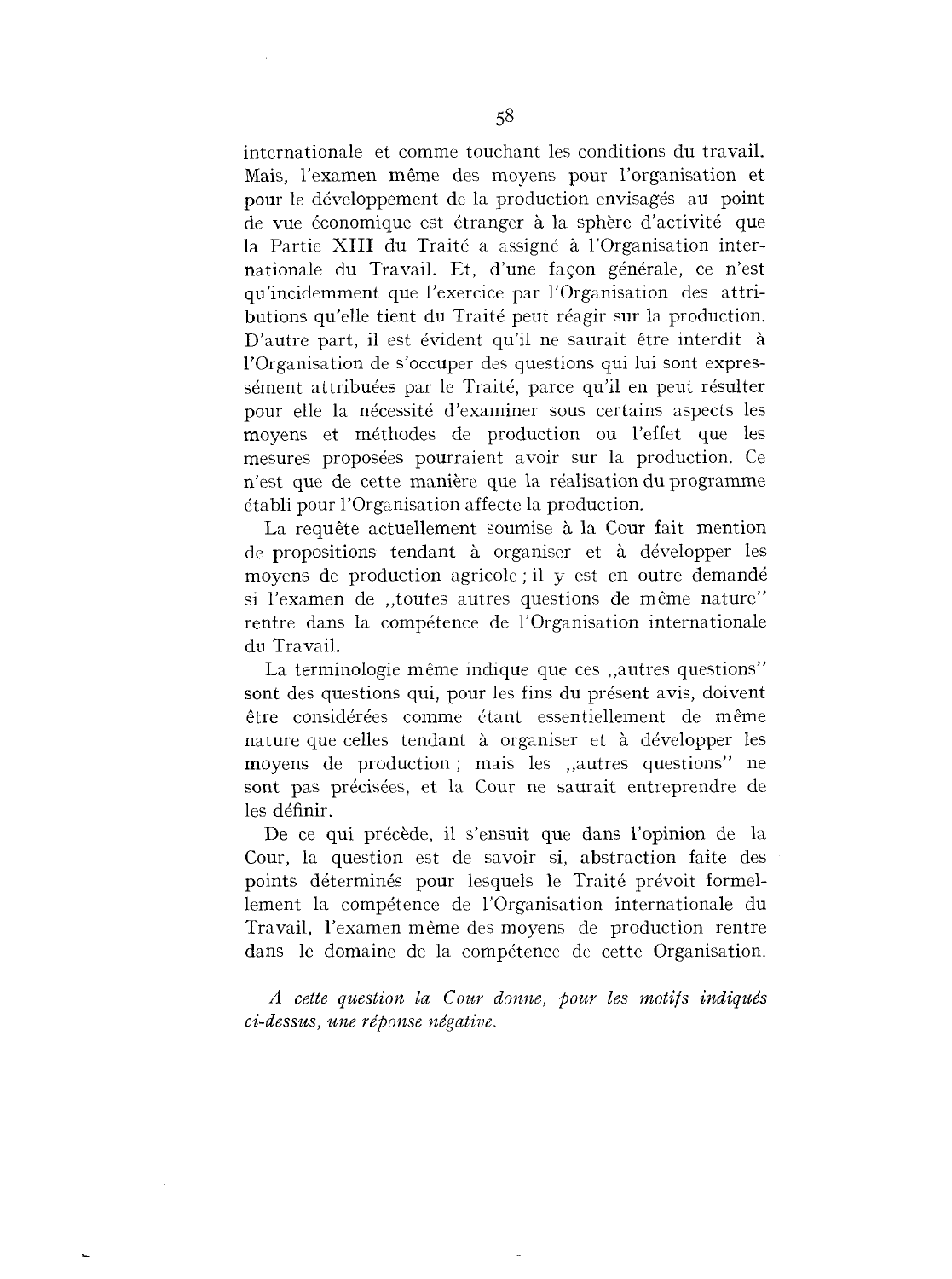consideration of methods of organising and developing production from the economic points of view is in itself alien to the sphere of activity marked out for the International Labour Organisation by Part **XIII** of the Treaty; and, broadly speaking, any effect which the performance by the Organisation of its functions under the Treaty may have on production is only incidental. On the other hand, it is evident that the Organisation cannot be excluded from dealing with the matters specifically committed to it by the Treaty on the ground that this may involve in some aspects the consideration of the means or methods of production, or of the effects which the proposed measures would have upon production. It is only in this way that the carrying out of the programme committed to the Organisation touches on production.

The question now put to the Court, after mentioning proposals for the organisation and development of methods of agricultural production, goes on to inquire whether the consideration , of other questions of a like character" falls within the competence of the International Labour Organisation.

The words used imply that the ,other questions" are to be questions essentially of the same nature for the present purpose as that of the organisation and development of means *ot* production ; but such ,other questions" are not specified, and the Court does not undertake to say what they may be.

It follows from what has been said that the Court understands the question to be whether the consideration of the means of production in itself, and apart from the specific points in respect of which powers are conferred upon the International Labour Organisation by the Treaty, falls within the competence of that Organisation

*This Question, jar the reasons above stated, the Court answers in the negative.*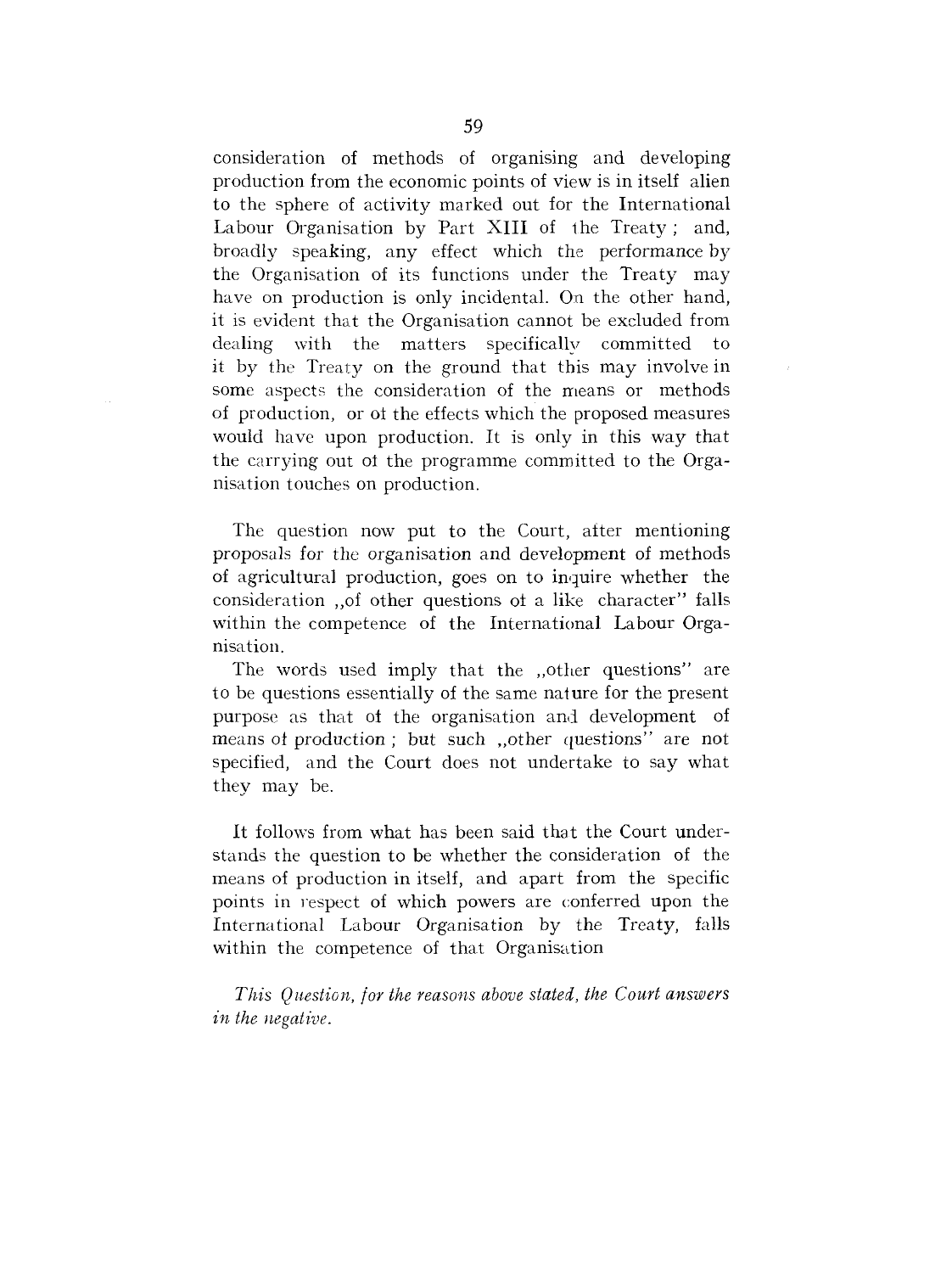Le présent avis ayant été rédigé en français et en anglais c'est le texte anglais qui fera foi.

Fait au Palais de la Paix, à la Haye, le douze août mil neuf cent vingt deux, en deux exemplaires, dont l'un restera depose aux archives de la Cour et dont l'autre sera transmis au Conseil de la Societe des Nations.

> Le Président, (signe) M. LODER Le Greffier, (signe) A. HAMMARSKJOLD